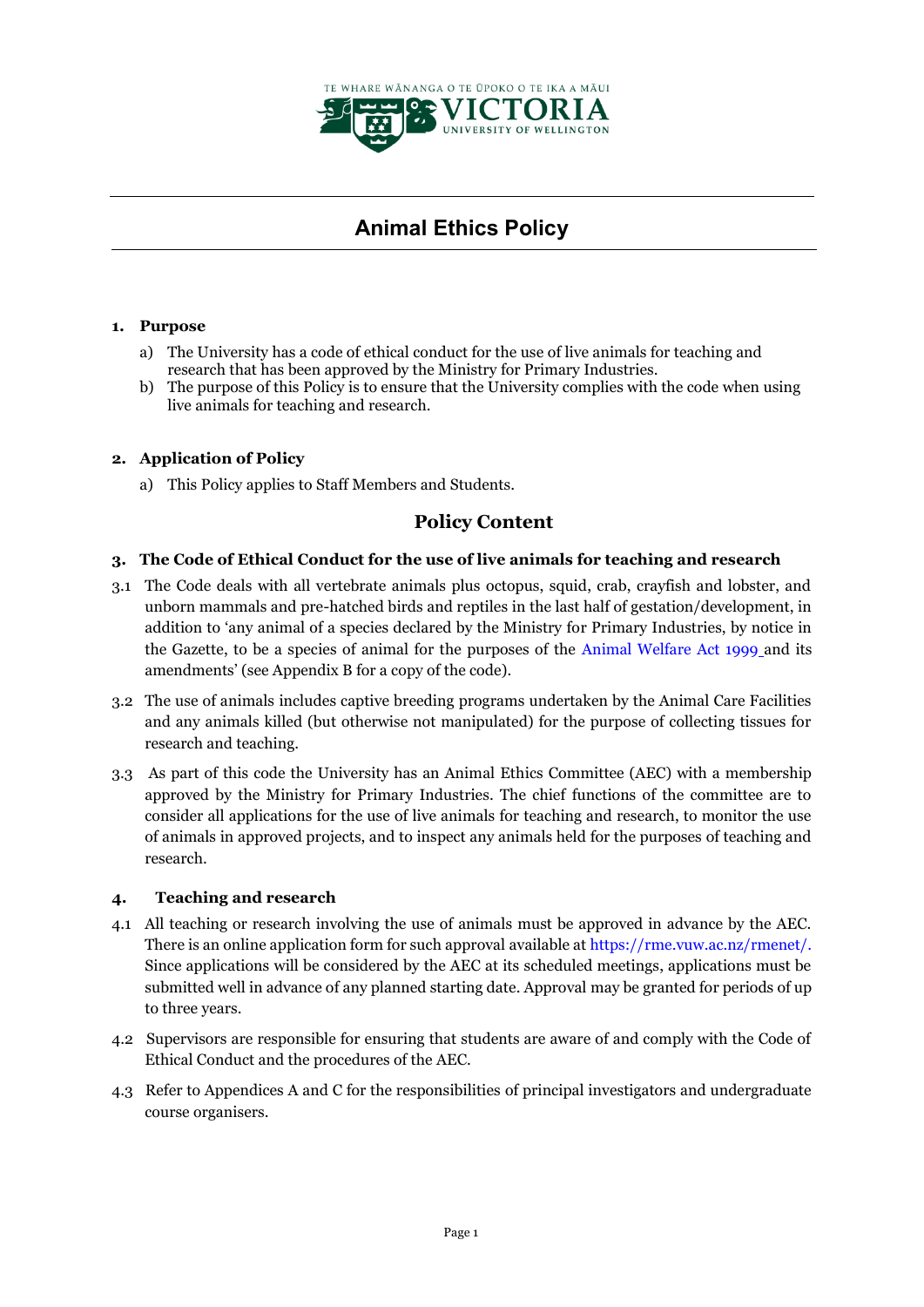#### **5. Responsibility of Vice-Provost (Research)**

5.1 The Vice-Provost (Research) is responsible for ensuring the maintenance of proper ethical standards in research and will liaise with the Animal Ethics Committee for that purpose.

#### **6. Responsibility of Head of School**

6.1 The Head of School has a responsibility to ensure that any member of their department contemplating teaching or research involving the use of live animals is aware of the Code of Ethical Conduct, and of the procedures for obtaining AEC approval.

# **7. Animal Care Facility**

7.1 The AEC inspects the Animal Care Facility regularly and reports to the Vice-Chancellor on this and other matters relating to the use of animals within the University. All facilities overseen by the AEC must have a quality management plan outlining the management of the facility and its general operation such that its operation is in accordance with good practice.

# **8. Misconduct**

8.1 Where University employees fail to obtain ethical approval when such approval is required or where they act contrary to the decision of a body authorised to consider applications for ethical approval, the matter shall be dealt with under the University's [Staff Conduct Policy.](https://www.victoria.ac.nz/documents/policy/staff-policy/conduct-policy.pdf) Where a student has engaged in an unethical activity, the matter should be dealt with by the student's examiner or supervisor, and where necessary, referred to the head of the school. In serious cases, the misconduct provisions of the University's [Student Conduct Statute](https://www.victoria.ac.nz/documents/policy/student-policy/student-conduct-statute.pdf) may be used.

# **9. Definitions**

In this Statute/Policy/Procedure, unless the context otherwise requires:

ACE means Animal Ethics Committee.

# **Related Documents and Information**

#### **10. Related Documents**

[Education Act 1989](http://www.legislation.govt.nz/act/public/1989/0080/latest/DLM175959.html?src=qs)

Staff [Conduct Policy](http://www.victoria.ac.nz/documents/policy/staff-policy/conduct-policy.pdf)

[Student Conduct](http://www.victoria.ac.nz/documents/policy/student-policy/student-conduct-statute.pdf) Statute

Appendix A: Use of Animals in Research – [Responsibilities of Principal Investigators](http://www.victoria.ac.nz/documents/policy/research-policy/animal-ethics-policy-appendix-a.pdf)

[Appendix B: Code of Ethical Conduct for the use of Live Animals for](http://www.victoria.ac.nz/documents/policy/research-policy/animal-ethics-policy-appendix-b.pdf) Teaching and Research

Appendix C: Use of Animals in Teaching – [Responsibilities of Undergraduate Course](http://www.victoria.ac.nz/documents/policy/research-policy/animal-ethics-policy-appendix-c.pdf) [Organisers](http://www.victoria.ac.nz/documents/policy/research-policy/animal-ethics-policy-appendix-c.pdf)

Previous version: [Animal Ethics Policy](https://www.victoria.ac.nz/documents/policy/research-policy/archive/archived-animal-ethics-policy-20190314.pdf)